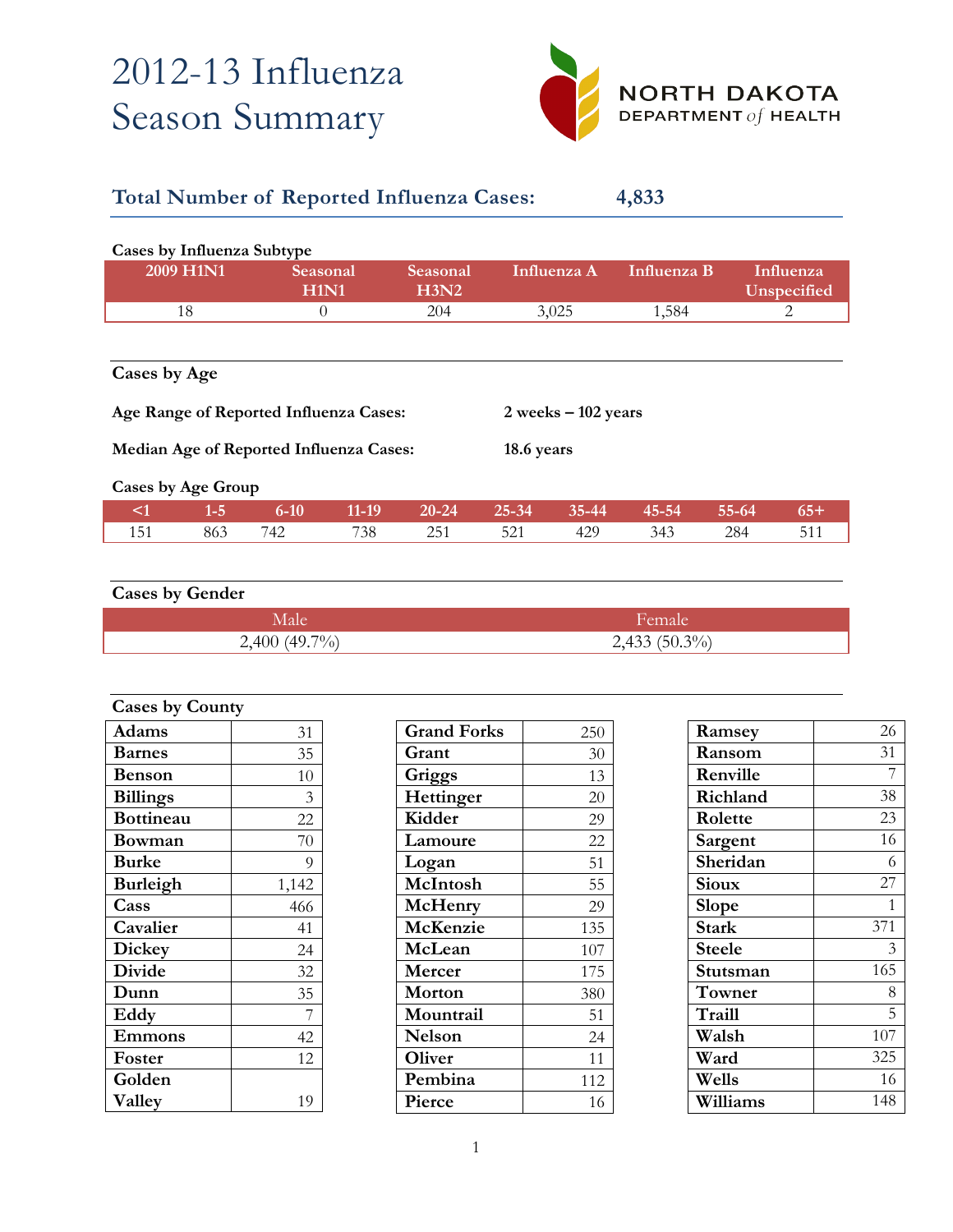#### **2011-12 v. 2012-13 Seasonal Comparison**



Notice the offset in the timing of the 2012-13 influenza season versus the 2011-12 season. The total number of cases reported for 2012-13 far exceeded the 2011-12 season, with 3,345 more cases reported this season compared with last season. A co-circulation of B viruses along with the higher percentage of AH3 virus this year may have contributed to the increased number of cases. During the 2012-13 influenza season, 4,833 influenza cases were identified by viral culture, DFA, IFA, PCR or other rapid diagnostic methods. The peak where the largest number of cases was reported for was the week of December 23, 2012, with 658 cases.



During the 2012-13 influenza season, the largest number of positive cases was reported in the 1-5 year age group (863 for 2012-13). Around 34 percent (1,641) of the positive cases were in children age 10 and younger.

\*Morbidity and Mortality Weekly Report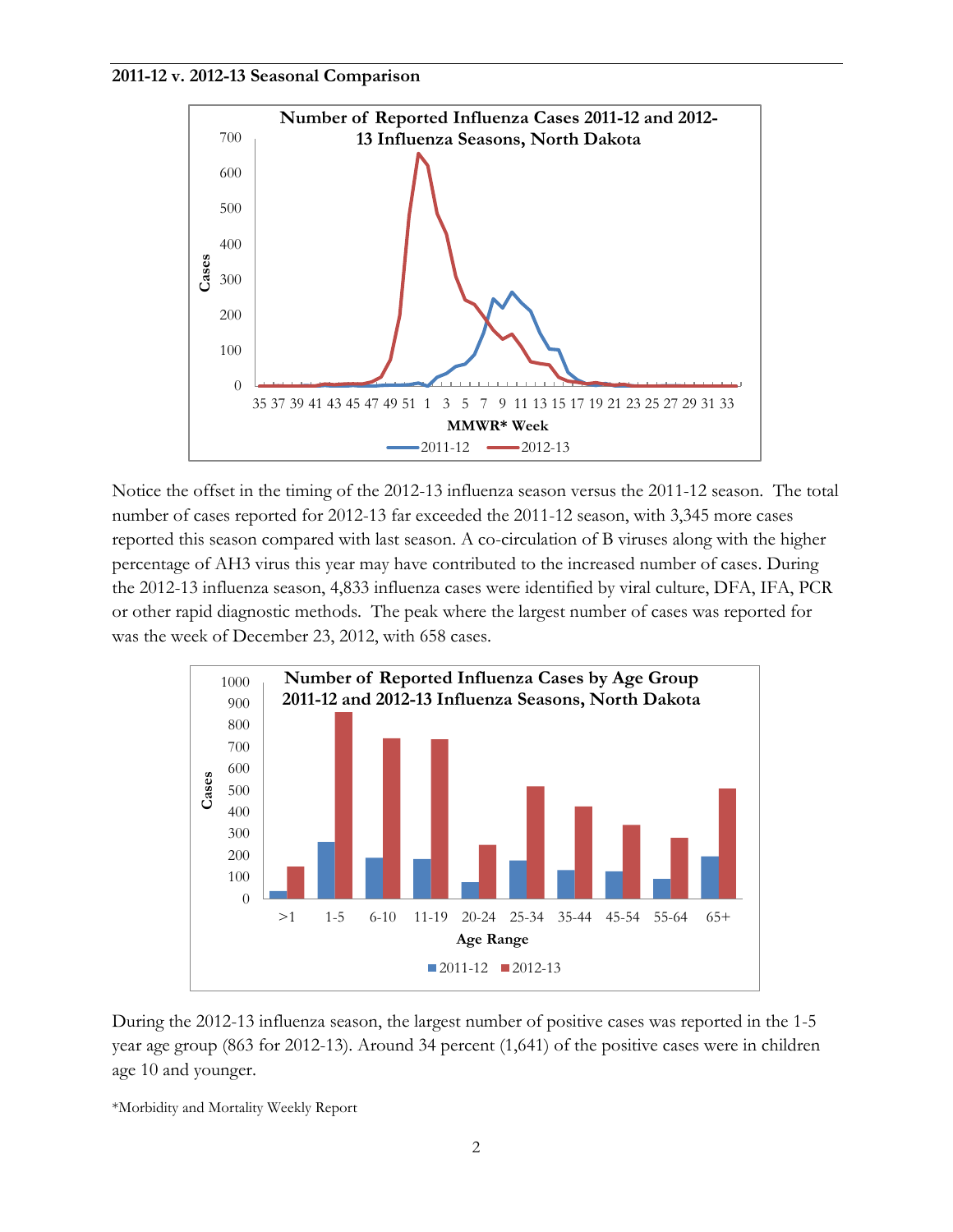#### **Laboratory Influenza & RSV Testing**



Twenty-two selected sentinel laboratories throughout the state submit influenza testing data to the North Dakota Department of Health (NDDoH). Positive laboratory tests reported from these 22 laboratories peaked during the week of December 16, 2012, with 31 percent of all tests run testing positive.



Nineteen selected sentinel laboratories throughout the state submit RSV testing data to the NDDoH. Positive laboratory tests for RSV from these 19 laboratories peaked during the week of February 3, 2013, with 47 percent of all tests run testing positive.